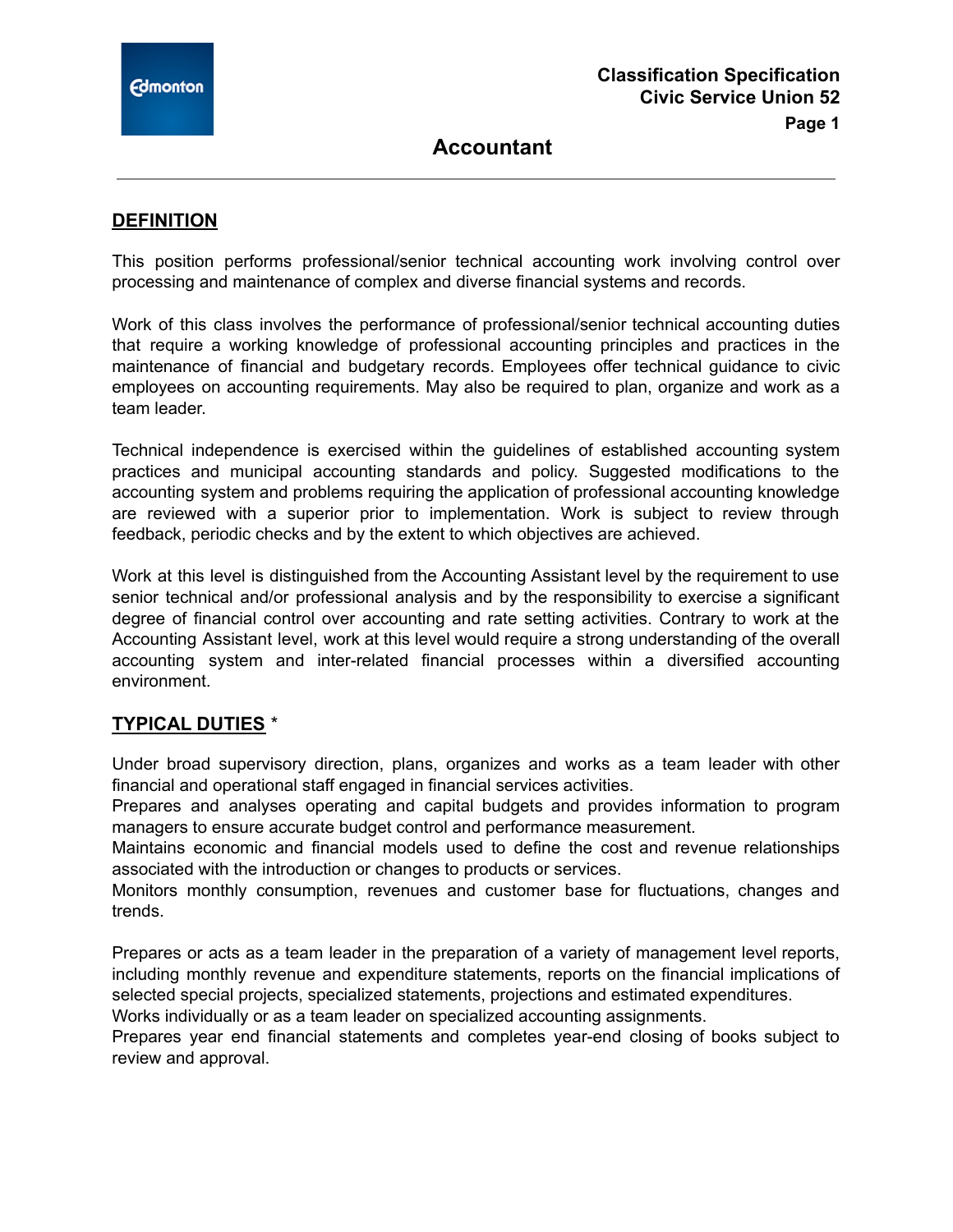

# **Accountant**

Provides technical and professional advice and assistance to department officials in matters pertaining to financial policy and procedure, capital financing, cost analysis and budget preparation.

Provides cost accounting services to departments in areas of general cost reporting, analysis of fixed assets and depreciation expenses, inventory reconciliation and analysis of complex profit/cost relationships.

Assists in the review and analysis of financial systems and initiates various improvements to upgrade the quality of financial and accounting systems. Initiates and implements specialized in-house financial systems on approval of superior.

Performs related work as required.

### **KNOWLEDGE, ABILITIES AND SKILLS**

Considerable knowledge of generally accepted accounting principles, requirements and practices.

Knowledge of the application of computer based data processing in the maintenance and analysis of financial data and rate and financial models.

Ability to maintain sustained attention to detail in checking and recording financial transactions.

Apply a high level of analysis in providing value added financial services and recommendations to customers.

Ability to prepare a variety of complex and diverse financial statements and reports.

Ability to perform as a team leader for the completion of assigned functions.

Ability to effectively communicate and maintain working relationships with all levels of management and non-management personnel.

Ability to consult with program managers with respect to budget preparation and communicate compilation and reporting requirements.

Thorough knowledge of the corporate financial system and its interrelationship to departmental accounting operations.

Perform complex financial analysis of accounting data.

Technical proficiency in major financial and analytical software systems.